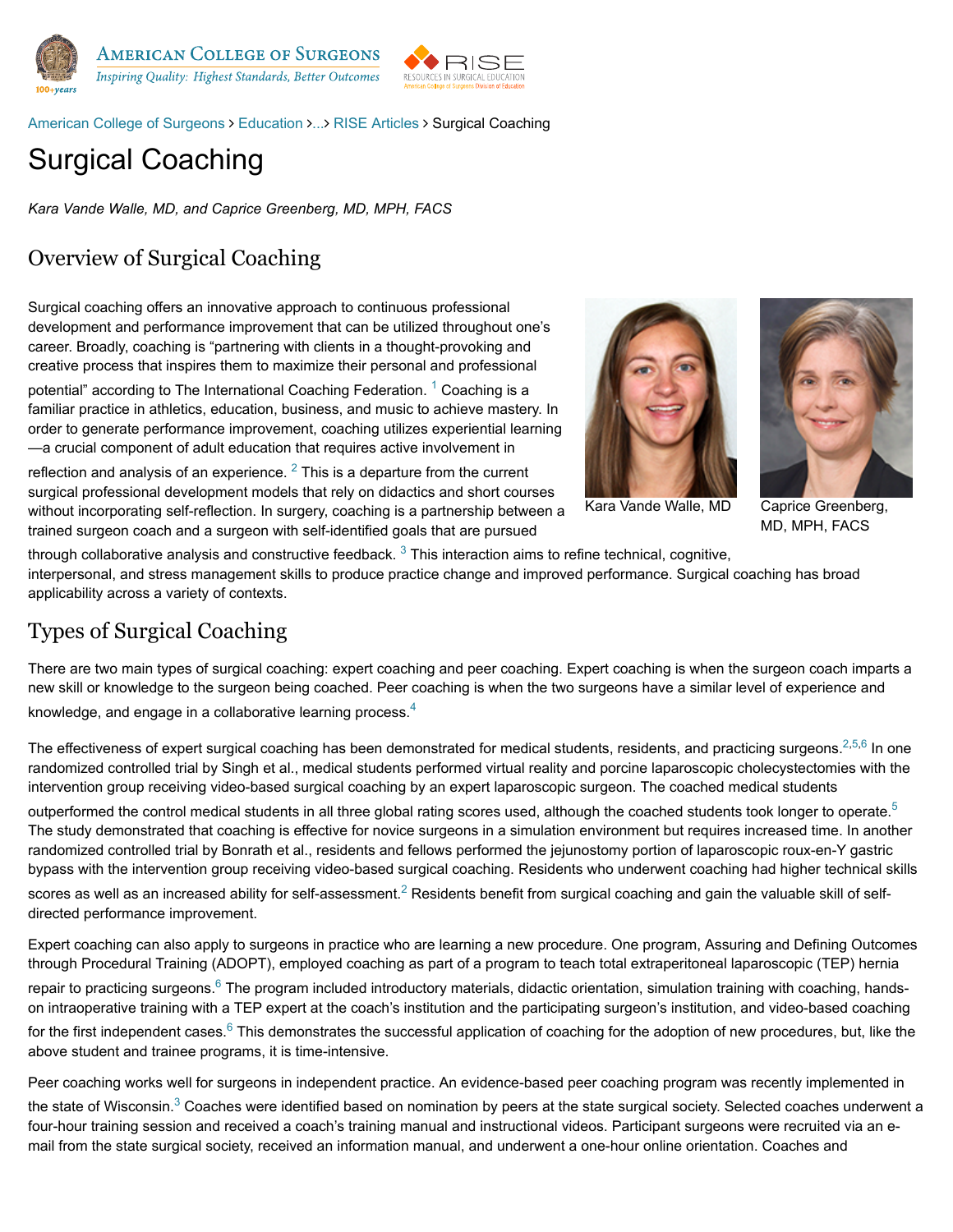participants were matched and held a pre-call to discuss goals of the coaching sessions and develop an action plan. The participant then recorded cases that were reviewed by the coach. Coaching sessions were then held and were directed by the participant's goals. While there were challenges with audio-video data capture and the time required, both the coach and participant surgeons found the coaching program to be highly valuable. $3$ 

## Surgical Coaching Programs

Surgical coaching is beneficial for surgeons throughout the continuum of surgical practice. Medical students, residents, fellows, and practicing surgeons all stand to benefit from the implementation of surgical coaching programs. The Wisconsin Surgical Coaching Framework is a useful tool for the creation of surgical coaching programs (Figure 1).<sup>3</sup> In order to develop a coaching program, the coaching context must first be defined (video versus live, expert versus peer, institutional versus regional versus national) in accordance with the goals of the program. Coach recruitment should be performed based on those identified by their peers as experts with the appropriate interpersonal skills. Interested participant surgeons should be matched with coaches that fit with the participant's self-identified goals, practice setting, and geography while avoiding direct competitors. Coach training should include the development of the coach mindset through understanding the focus of coaching (technical, cognitive, interpersonal, and stress management) as well as the activities of

coaching (goal setting, inquiry, constructive feedback, and action planning).<sup>3</sup> Coaching session scheduling can be challenging and should be adapted to each coaching pair.



Figure 1. Wisconsin Surgical Coaching Framework

#### **Conclusions**

In order to harness the power of surgical coaching, some of the logistical challenges must be overcome. Both regional and national surgical societies and quality collaboratives can play a critical role in developing these solutions. Such established networks can facilitate dissemination of coaching programs and identification of coaches and participants. Importantly, their existing meetings could provide a forum and convenient time for coaching sessions.

The use of collaborative analysis and self-reflection in surgical coaching represents a paradigm shift in surgical education, providing an evidence-based approach to continued professional development that can lead to practice change. Through implementation of surgical coaching programs, we can create a surgical community that is continuously improving and collaboratively learning.

#### **About the Authors**

**Kara Vande Walle, MD**, is a Wisconsin Surgical Outcomes Research Fellow, and a general surgery resident at the University of Wisconsin School of Medicine and Public Health.

**Caprice Greenberg, MD, MPH, FACS**, is a professor of surgery, the Morgridge Distinguished Chair in Health Services Research, director of the Wisconsin Surgical Outcomes Research Program, and vice chair of research in the department of surgery at the University of Wisconsin School of Medicine and Public Health.

Jump to:

Surgical Coaching  $\vee$ 

Articles Surgical Coaching References